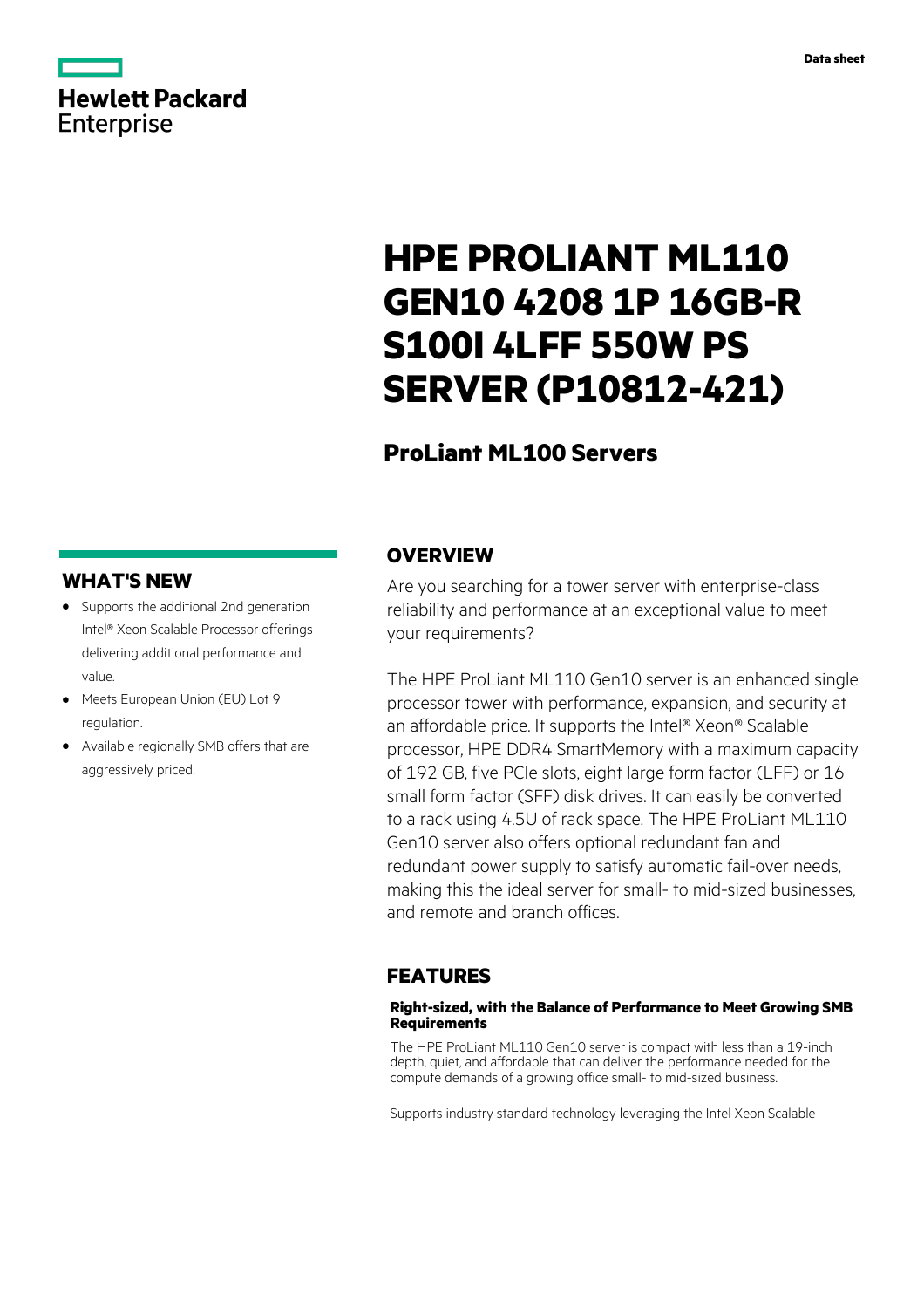Processors operating with speeds of up to 3.8 GHz and up to 16 cores offering improved performance.

Supports up to two optional graphic processing units (GPUs) allowing one double wide and one single wide card to boost performance in graphic and Virtual Desktop Infrastructure (VDI) applications such as financial services, education, scientific research and medical imaging.

The embedded HPE Dynamic Smart Array S100i Controller for SATA disk drives supports boot, data and media needs. These enhanced HPE Smart Array Controllers provide the flexibility to choose the optimal 12 Gbps controller most suited to your environment, as well as operate in both SAS and HBA modes.

#### **Expandability to Fit the Needs of Growing, Budget-conscious Businesses**

The HPE ProLiant ML110 Gen10 server offers up to six DIMM slots with support for up to 192 GB of HPE DDR4 SmartMemory, helping to prevent data loss and downtime with enhanced error handling while improving workload performance and power efficiency.

Supports optional redundant fan and redundant power supplies reducing data loss and downtime, making your server more reliable. Flexible expansion capacity with five PCIe expansion slots, eight USB ports and one optional serial port.

HPE SmartDrives deliver enhanced performance, capacity, and reliability to meet various customer segments and workload requirements at the right economics. Supports up to eight large form factor (LFF) disk drives or 16 small form factor (SFF) disk drive options.

#### **Security Innovations**

The HPE ProLiant ML110 Gen10 Server is part of the Hewlett Packard Enterprise offering of industry-standard servers with major firmware anchored directly into the silicon. With security protection built-in across the server lifecycle starting with Silicon Root of Trust.

New features include Server Configuration Lock that ensure secure transit and lock server hardware configuration, iLO Security Dashboard help detect and address possible security vulnerabilities and Workload Performance Advisor provides server tuning recommendations for better server performance.

Secure Recovery allows server firmware to roll back to the last known reliable state or factory settings after detection of compromised code.

HPE InfoSight provides cloud-based analytics to predict and prevent issues proactively.

#### **Industry-Leading Services and Ease of Deployment**

The HPE ProLiant ML110 Gen10 server comes with a complete set of services from HPE Pointnext, delivering confidence, reducing risk, and helping you realize agility and stability.

HPE Pointnext Services simplifies all stages of the IT journey. Advisory and Transformation Services professionals understand customer challenges and design an enhanced solution. Professional Services enable rapid deployment of solutions and Operational Services provides ongoing support.

Services provided under Operational Services include: HPE Flexible Capacity, HPE Datacenter Care, HPE Infrastructure Automation, HPE Campus Care, HPE Proactive Services and multi-vendor coverage.

HPE IT investment solutions help you transform to a digital business with IT economics that align to your business goals.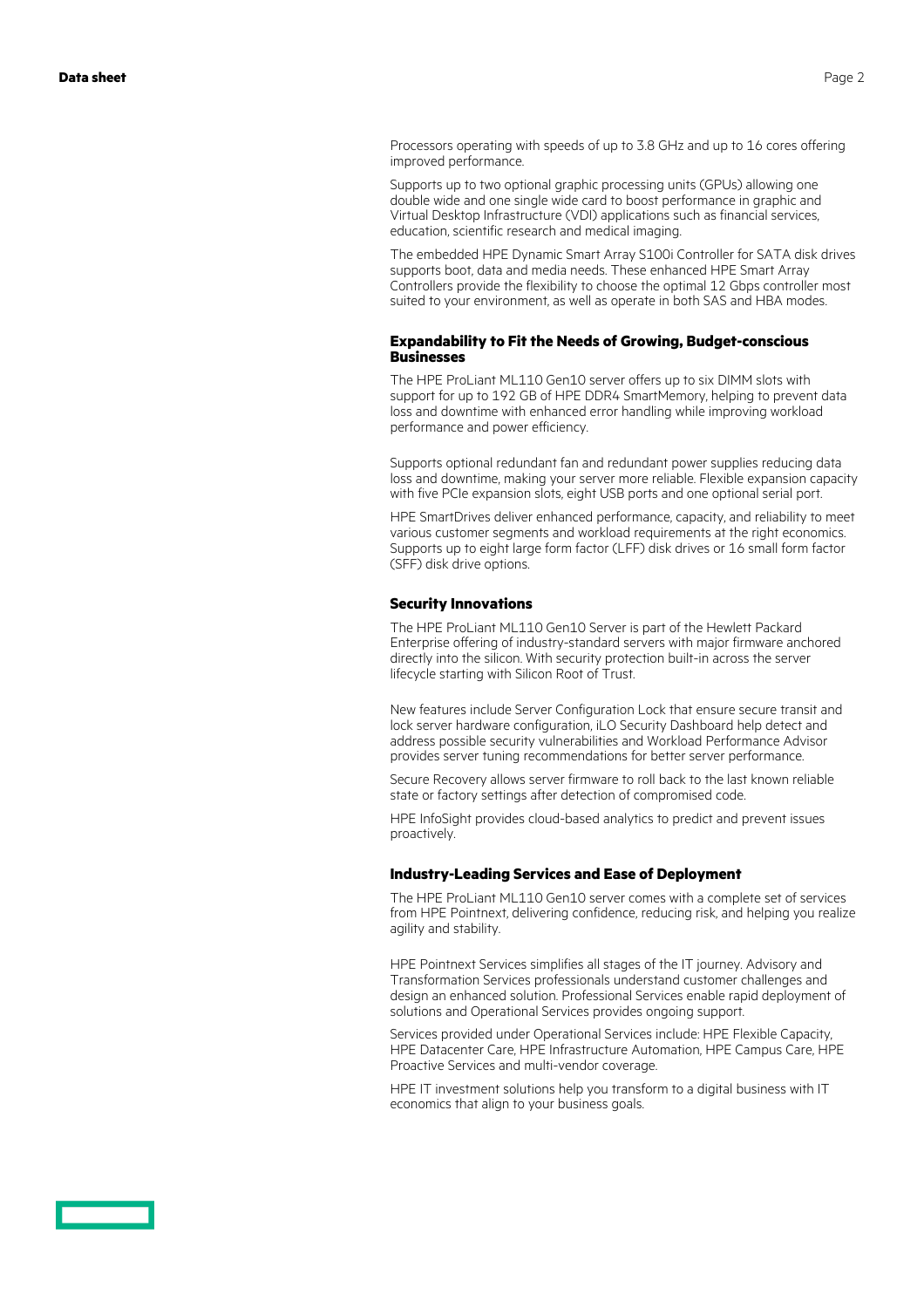<u>a sa sa</u>

## **Technical specifications HPE ProLiant ML110 Gen10 4208 1P 16GB-R S100i 4LFF 550W PS Server**

| <b>Product Number</b>              | P10812-421                                                                                                                                                                                                                                                                                                                                                                                                                                                                                                                     |
|------------------------------------|--------------------------------------------------------------------------------------------------------------------------------------------------------------------------------------------------------------------------------------------------------------------------------------------------------------------------------------------------------------------------------------------------------------------------------------------------------------------------------------------------------------------------------|
| <b>Processor Name</b>              | Intel® Xeon® Scalable 4208 (8 core, 2.1 GHz, 85W)                                                                                                                                                                                                                                                                                                                                                                                                                                                                              |
| <b>Processor core available</b>    | 8                                                                                                                                                                                                                                                                                                                                                                                                                                                                                                                              |
| <b>Processor cache</b>             | 11.00 MB L3                                                                                                                                                                                                                                                                                                                                                                                                                                                                                                                    |
| <b>Processor speed</b>             | $2.1$ GHz                                                                                                                                                                                                                                                                                                                                                                                                                                                                                                                      |
| <b>Power supply type</b>           | 1 HPE ML110 Gen10 550W ATX Power Supply Kit                                                                                                                                                                                                                                                                                                                                                                                                                                                                                    |
| <b>Expansion slots</b>             | 5 PCIe 3.0, for detailed descriptions reference the QuickSpecs                                                                                                                                                                                                                                                                                                                                                                                                                                                                 |
| <b>Memory, standard</b>            | 16 GB (1x 16 GB) RDIMM                                                                                                                                                                                                                                                                                                                                                                                                                                                                                                         |
| <b>Memory type</b>                 | HPE DDR4 SmartMemory                                                                                                                                                                                                                                                                                                                                                                                                                                                                                                           |
| <b>Included hard drives</b>        | None ship standard, 4 large form factor drives supported                                                                                                                                                                                                                                                                                                                                                                                                                                                                       |
| <b>Optical drive type</b>          | Optional DVD-ROM or DVD-RW.                                                                                                                                                                                                                                                                                                                                                                                                                                                                                                    |
| Network controller                 | HPE Ethernet 1Gb 2-port 332i Adapter                                                                                                                                                                                                                                                                                                                                                                                                                                                                                           |
| <b>Storage controller</b>          | HPE Smart Array S100i                                                                                                                                                                                                                                                                                                                                                                                                                                                                                                          |
| <b>Product Dimensions (metric)</b> | 44 x 19.5 x 48.05 cm                                                                                                                                                                                                                                                                                                                                                                                                                                                                                                           |
| Weight                             | 13.5 kg minimum 25.0 kg maximum                                                                                                                                                                                                                                                                                                                                                                                                                                                                                                |
| Warranty                           | 3/3/3 - Server Warranty includes three years of parts, three years of labor, three years of onsite support<br>coverage. Additional information regarding worldwide limited warranty and technical support is available<br>at: http://h20564.www2.hpe.com/hpsc/wc/public/home. Additional HPE support and service coverage for<br>your product can be purchased locally. For information on availability of service upgrades and the cost for<br>these service upgrades, refer to the HPE website at http://www.hpe.com/support |